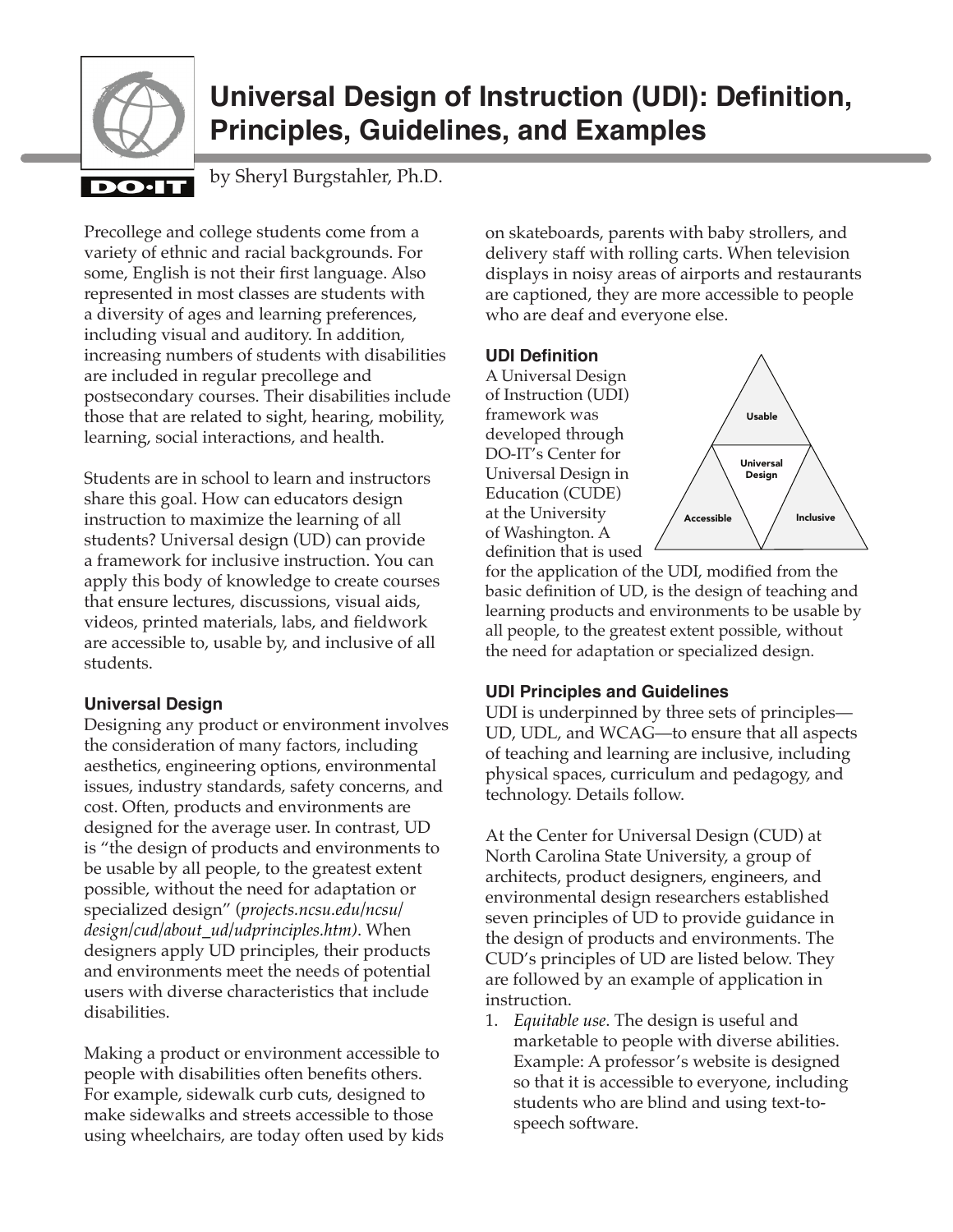- 2. *Flexibility in use*. The design accommodates a wide range of individual preferences and abilities. Example: A museum allows visitors to choose to read or listen to a description of the contents of display cases.
- 3. *Simple and intuitive use*. Use of the design is easy to understand, regardless of the user's experience, knowledge, language skills, or current concentration level. Example: Control buttons on science equipment are labeled with text and symbols that are easy to understand.
- 4. *Perceptible information*. The design communicates necessary information effectively to the user, regardless of ambient conditions or the user's sensory abilities. Example: A video presentation projected in a course includes captions.
- 5. *Tolerance for error*. The design minimizes hazards and the adverse consequences of accidental or unintended actions. Example: Educational software provides guidance and background information when the student makes an inappropriate response.
- 6. *Low physical effort*. The design can be used efficiently, comfortably, and with a minimum of fatigue. Example: Doors to a lecture hall open automatically for people with a wide variety of physical characteristics.
- 7. *Size and space for approach and use*. Appropriate size and space is provided for approach, reach, manipulation, and use regardless of the user's body size, posture, or mobility. Example: A flexible science lab work area has adequate workspace for students who are left- or righthanded and for those who need to work from a standing or seated position.

A related, but more specific application, Universal Design for Learning (UDL), provides a framework for designing curricula that enable all individuals to gain knowledge, skills, and enthusiasm for learning. UDL provides rich supports for learning and reduces barriers to the curriculum while maintaining high achievement standards for all. UDL guidelines, developed by CAST, promote the development of curriculum that includes these goals:

- 1. multiple means of representation,
- 2. multiple means of action and expression, and
- 3. multiple means of engagement.

The Web Content Accessibility Guidelines (WCAG)<sup>4</sup> can be used to ensure that IT used for instructional practice is accessible and usable for students with disabilities. They are supported by a foundation of four principles that result in IT that is

- 1. perceivable,
- 2. operable,
- 3. understandable, and
- 4. robust.

UDI embraces UD, UDL, WCAG principles and applies them to all aspects of instruction, including physical spaces, pedagogy, and IT, as well as ensures that each UDI practice is accessible, usable, and inclusive.

#### **UDI Examples**

To apply UDI, instructors should consider the potential variation in individual skills, learning styles and preferences, age, gender, sexual orientation, culture, abilities, and disabilities as they select appropriate content and strategies for the delivery of instruction and then apply universal design to all course activities and resources.

The UD, UDL, and WCAG principles that underpin UDI can be applied to the overall design of instruction as well as to specific instructional materials, facilities, and strategies (such as lectures, classroom discussions, group work, web-based instruction, labs, field work, and demonstrations). Listed below are examples of UDI. They are organized under eight performance indicator categories, with a general guideline for each. Numbers in brackets at the end of examples refer to UD, UDL, and WCAG principles to which the practices is most relevant.

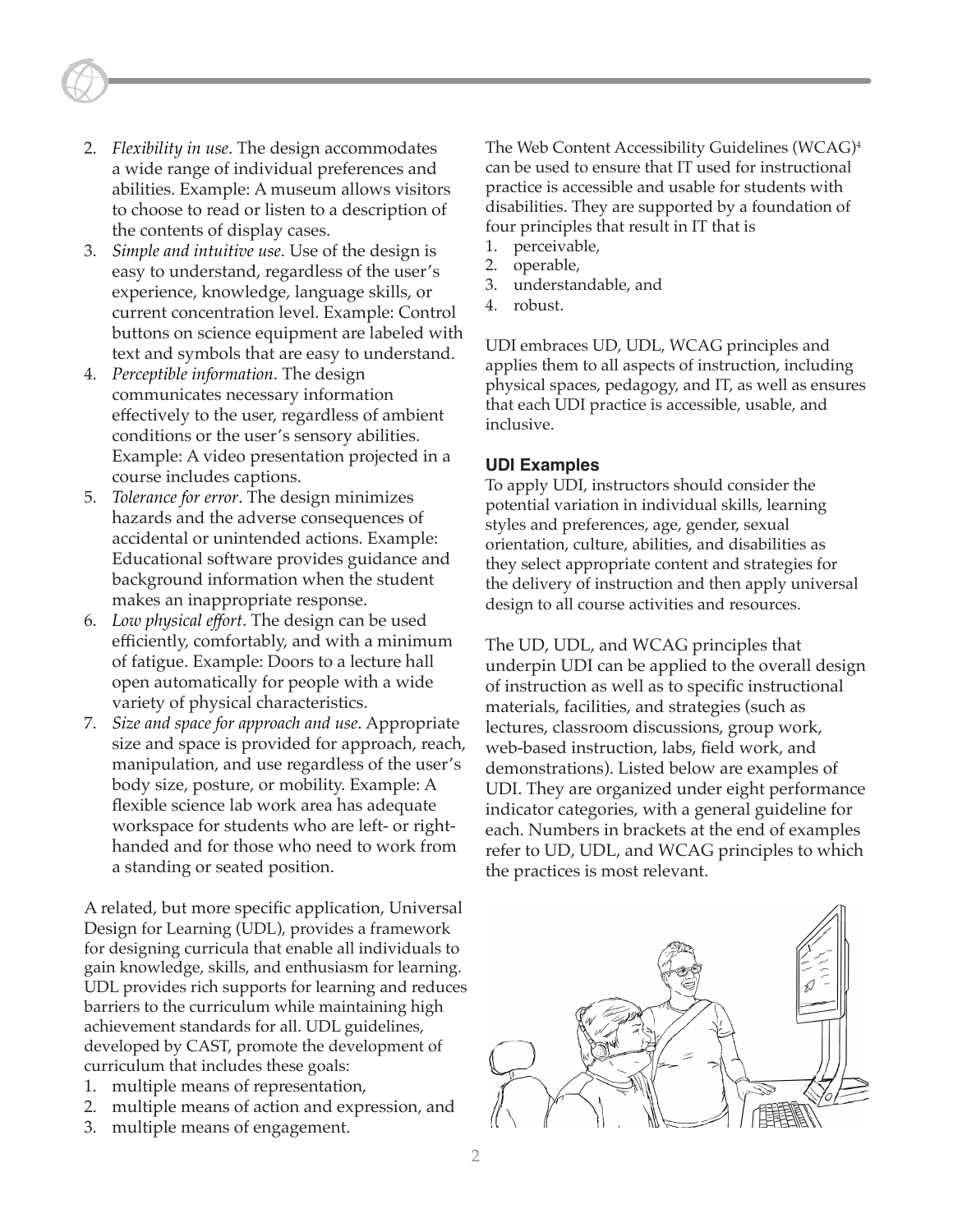

For a complete UDI application checklist, consult *Equal Access: Universal Design of Instruction* at *uw.edu/doit/equal-access-universal-design-instruction.*

- *Class climate*. Adopt practices that reflect high values with respect to diversity, equity, and inclusion. Example: Put a statement on your syllabus inviting students to meet with you to discuss disability-related accommodations and other special learning needs. [UD 1, UDL 2]
- *Interaction*. Encourage regular and effective interactions between students, employ multiple communication methods, and ensure that communication methods are accessible to all participants. Example: Assign group work for which learners must engage using a variety of skills and roles. [UD 1, 2, 4; UDL 3; WCAG]
- *Physical environments and products*. For outside instruction, ensure that facilities, activities, materials, and equipment are physically accessible to and usable by all students and that diverse potential student characteristics are addressed in safety considerations. Example: Develop safety procedures for all students, including those who are blind, deaf, or wheelchair users. [UD 3, 4, 6, 7]
- *Delivery methods*. Use multiple instructional methods that are accessible to all learners. Example: Use multiple modes to deliver content; when possible allow students to choose from multiple options for learning; and motivate and engage students—consider lectures, collaborative learning options, handson activities, Internet-based communications, educational software, field work, and so forth. [UD 2–4; UDL 1–3; WCAG]
- *• Information resources and technology*. Ensure that course materials, notes, and other information resources are engaging, flexible, and accessible for all students. Example: Choose printed materials and prepare a syllabus early to allow students the option of beginning to read materials and work on assignments before the course begins. Allow adequate time to arrange for alternate formats, such as books in audio format. [UDL 1; WCAG]
- *Feedback and assessment*. Regularly assess students' progress, provide specific feedback on a regular basis using multiple accessible methods and tools, and adjust instruction accordingly. Example: Allow students to turn in parts of large projects for feedback before the final project is due. [UD 5; UDL 2, 3]
- *Accommodations*. Plan for accommodations for students whose needs are not fully met by the instructional content and practices. Example: Know campus protocols for getting materials in alternate formats, rescheduling classroom locations, and arranging for other accommodations for students with disabilities.  $[UD 1, 2, 4, 6]$

The last classification of UDI practices is important because employing UDI principles does not eliminate the need for specific accommodations for students with disabilities. For example, you may need to provide a sign language interpreter for a student who is deaf. However, applying UDI concepts in course planning ensures full access to the content for most students and minimizes the need for special accommodations. For example, designing web resources in accessible formats as they are developed means that no redevelopment is necessary if a blind student enrolls in the class.

UDI benefits students with disabilities but also benefits others. For example, captioning course videos, which provides access to deaf or hard of hearing students, is also a benefit to students for whom English is a second language, to some students with learning disabilities, and to those watching the tape in a noisy environment. Delivering content in redundant ways can improve instruction for students with a variety of

3